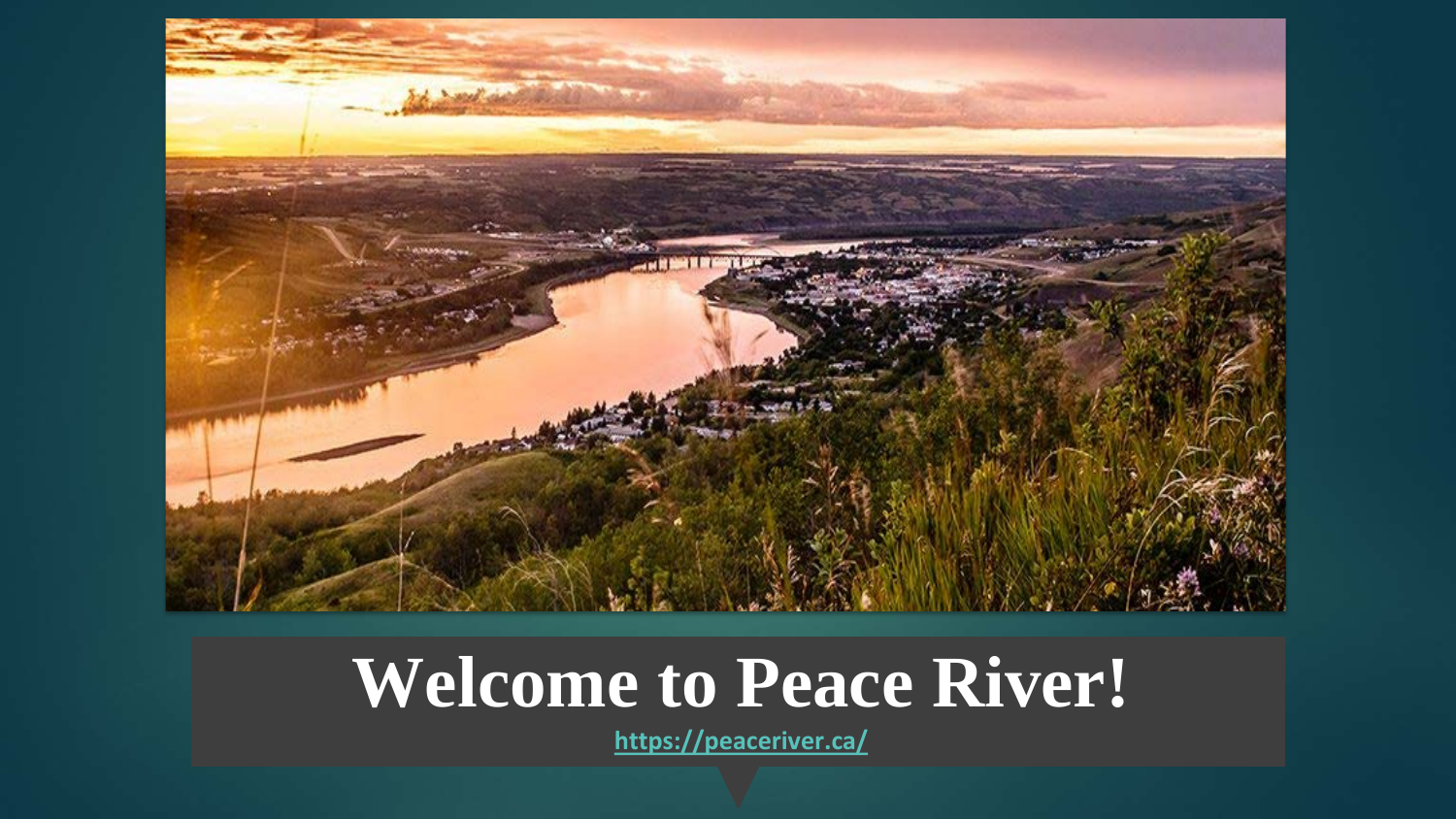



#### **Location**

▶ 489 Km (5 hrs) from Edmonton  $\geq 199$  km (2 % hrs) from Grande Prairie  $\triangleright$  Vehicle mandatory

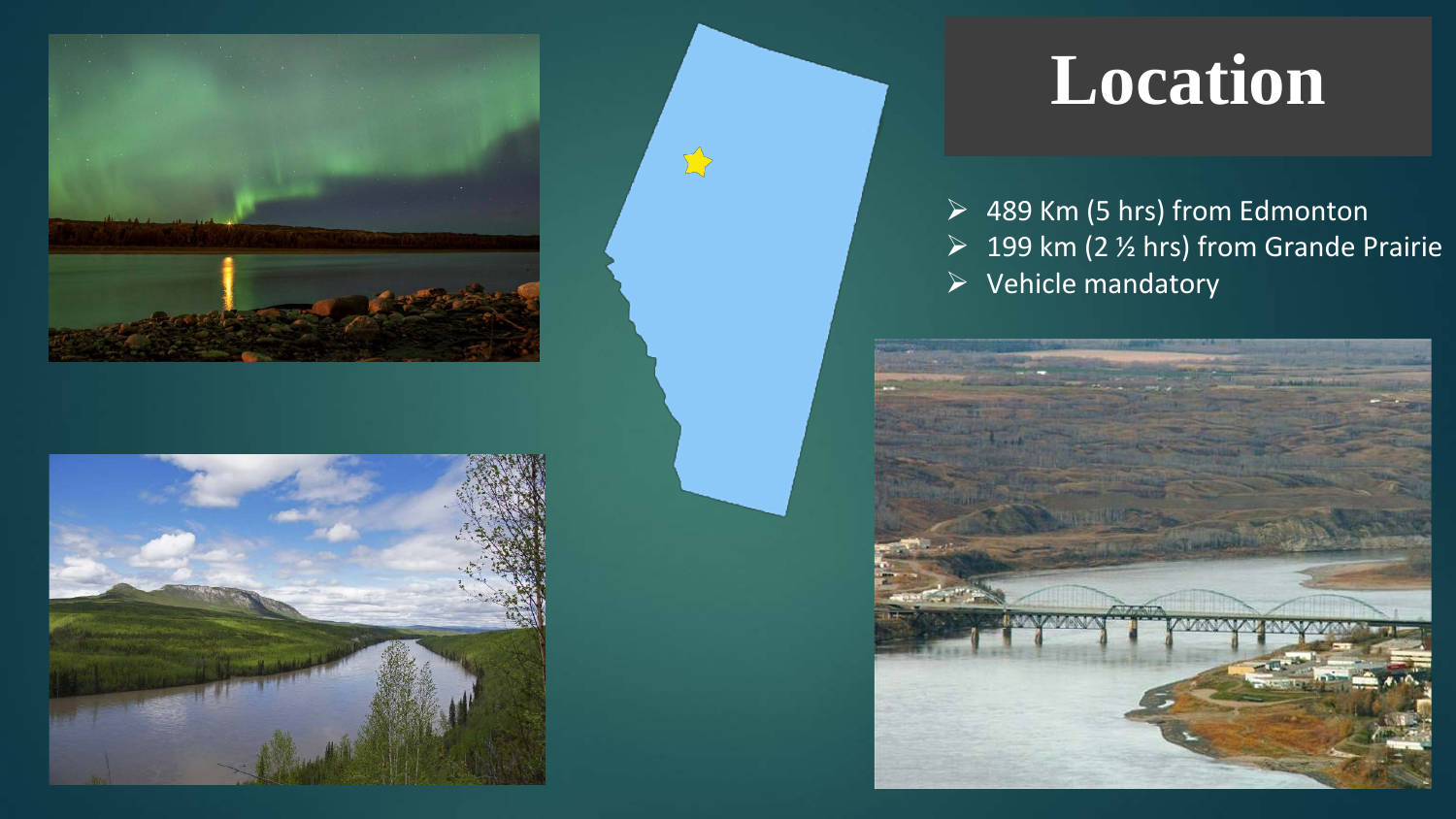





### **Town of Peace River**

- $\triangleright$  Population: 6,842
- $\triangleright$  Median age: 33.3
- $\geq$  9.5% population 65+
- $\triangleright$  Economic Base:
	- o Forestry
	- o Agriculture
	- o Oil & Gas
- $\triangleright$  Government of Alberta is the largest employer in the town
- $\triangleright$  The Peace River is the largest river in Alberta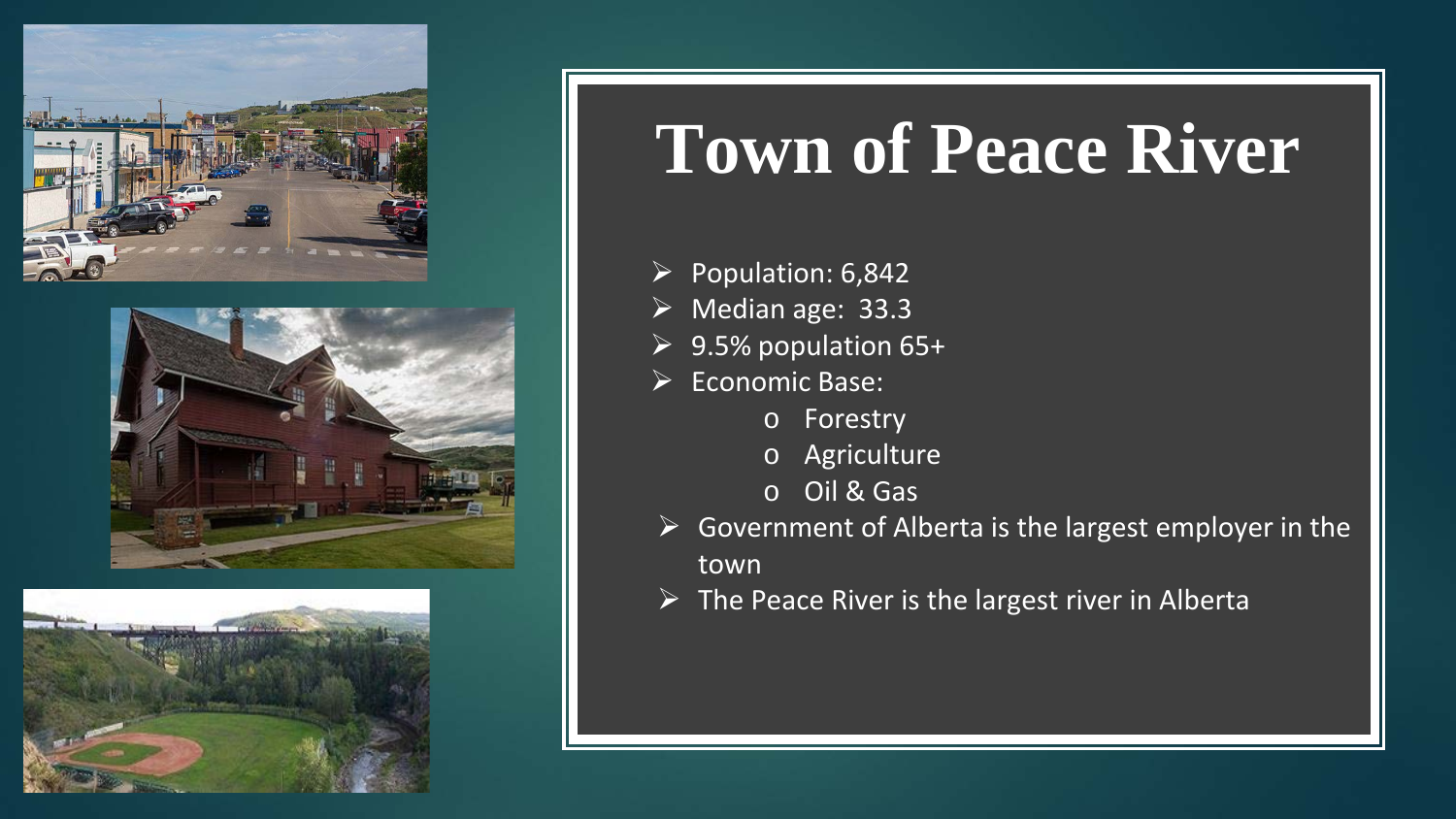

- Peace Regional Pool
- $\sqrt{2}$  Outdoor ice rinks
- $\triangleright$  Trails
- $\triangleright$  Fishing
- Golf
- $\triangleright$  Baytex Energy Centre
- $\sqrt{\triangleright}$  Museum
- Misery Mountain Ski Hill

# **Recreation**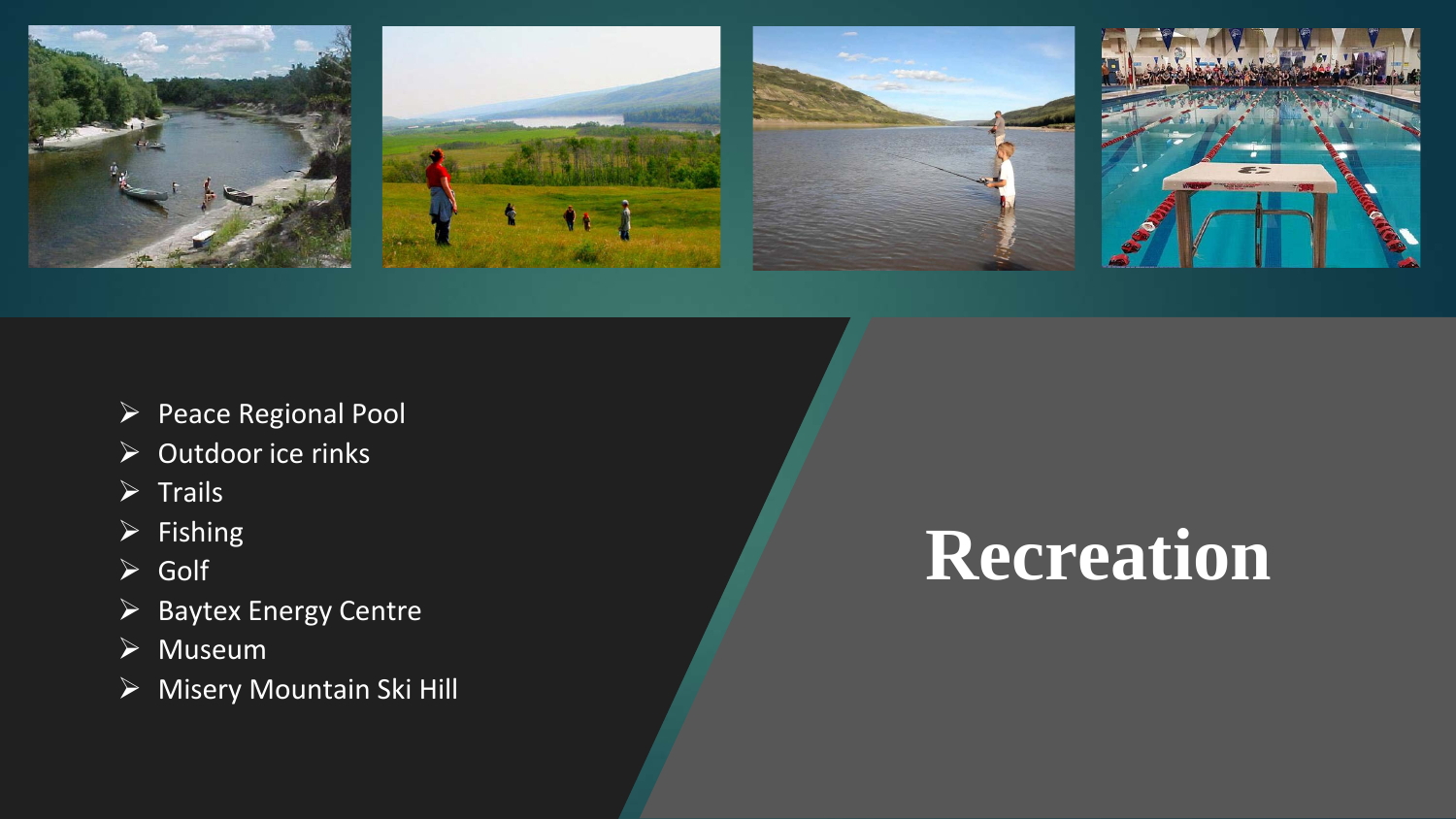### **Northern Sunrise County**



- $\triangleright$  Population: 1,891
- Median age: 39.8
- $\geq 12.4\%$  population 65+
- $\geq 14\%$  of population are Indigenous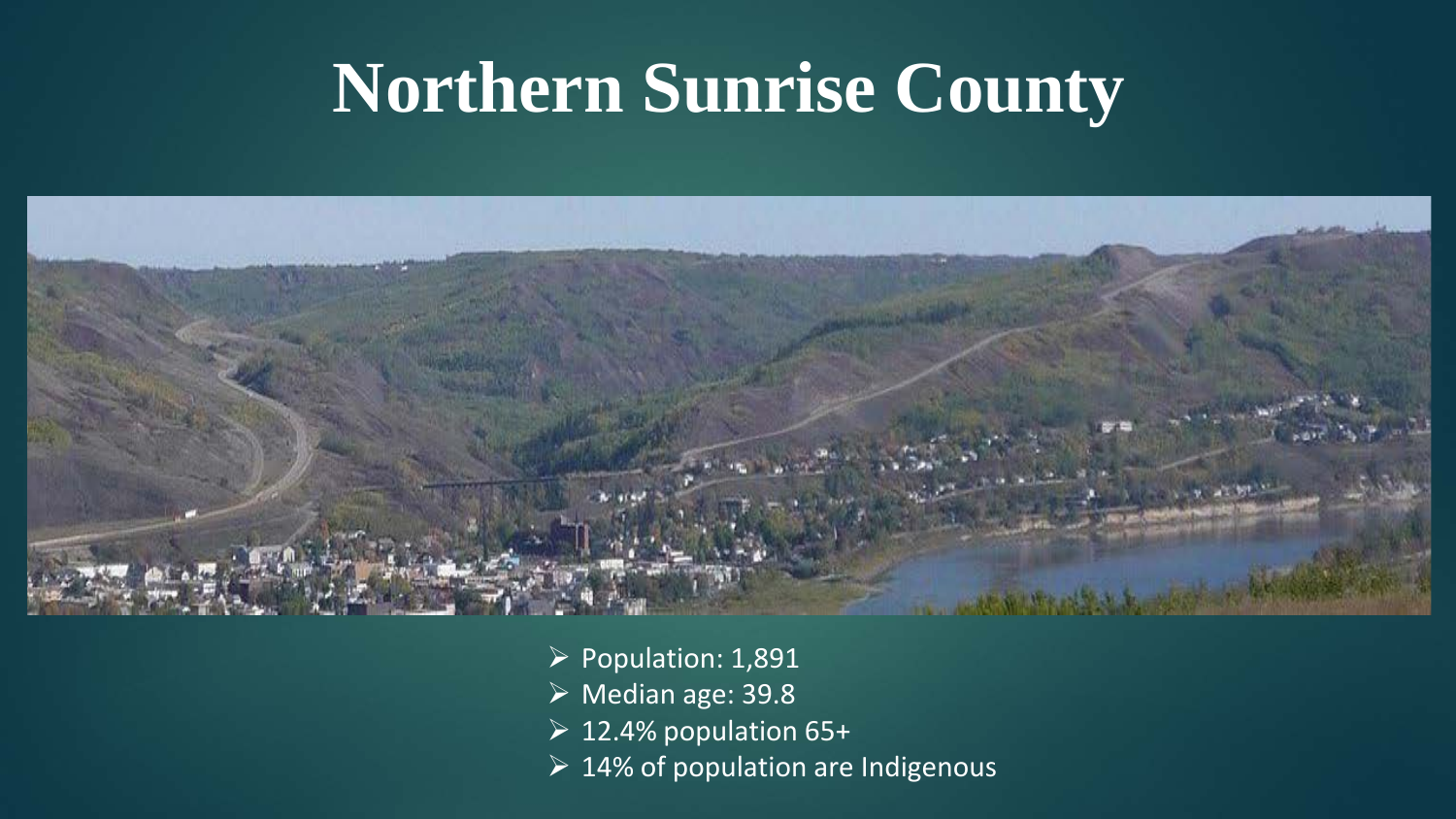# **Peace River Community Health Centre (Hospital)**

10101 68 St Peace River, AB T8S 1T6 (780) 624-7500

- 24-hour active emergency
- 30 Active treatment beds
- 40 Continuing care beds
- 400 Deliveries/year
- GP Surgeons
- Laboratory
- 13 Physicians in ER, OR OB teaching students
- X-ray
- AADAC
- Community health services
- Family counselling
- Mental health servies
- Social services
- Home care
- PT, OT, SLP, RT, Exercise Therapist

#### Specialists:

- Cardiology Visiting
- Radiologist
- $\triangleright$  Pediatrics: psychiatry

**EMERGENCY** Main Entrance Sutherland Place